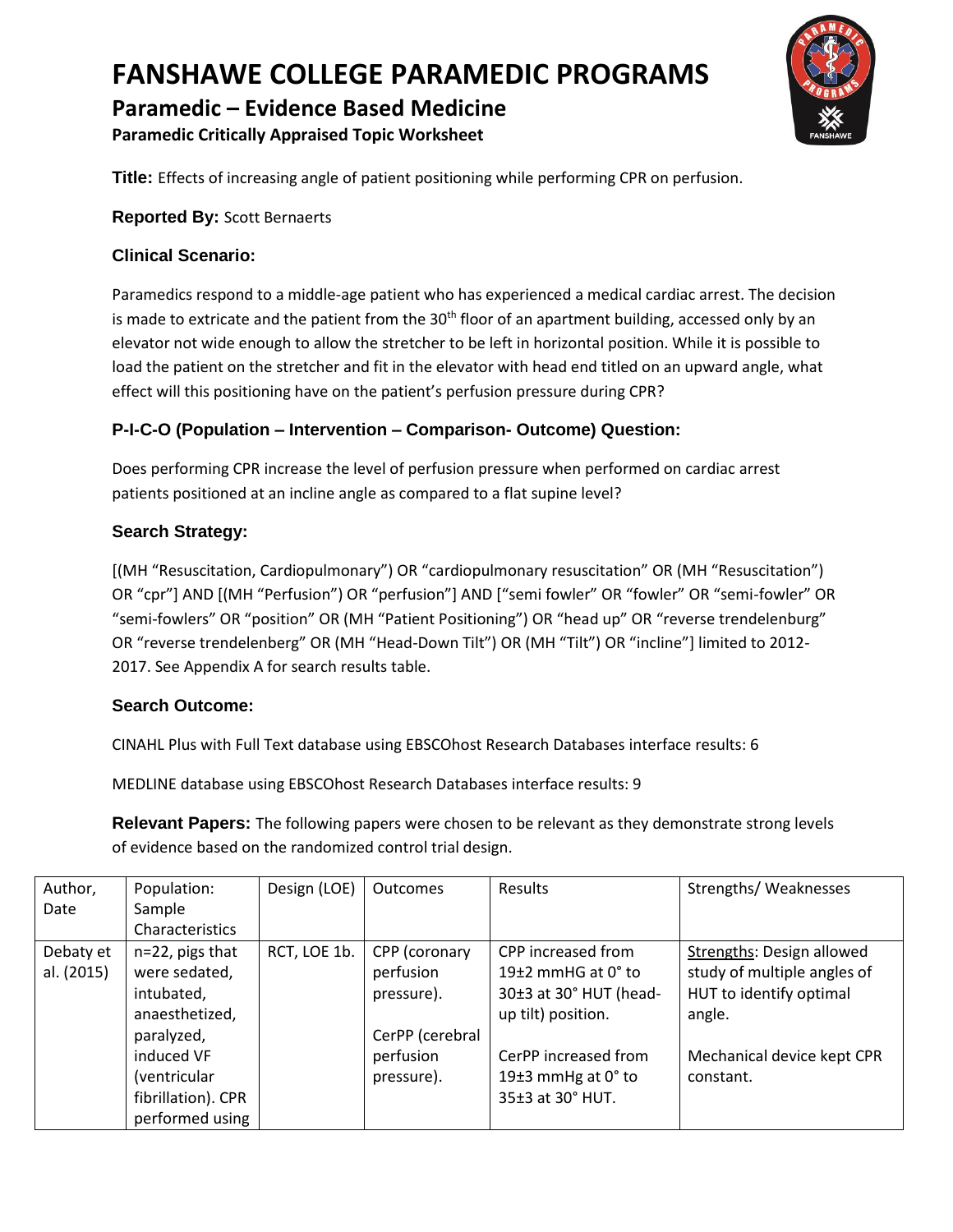### **Paramedic – Evidence Based Medicine**

**Paramedic Critically Appraised Topic Worksheet**



|                      | LUCAS and ITD<br>(impedance<br>threshold<br>device).                                                                                   |              | Brain blood<br>flow.<br>Heart blood<br>flow.                                           | Brain blood flow<br>increased from<br>$0.19\pm0.04$ ml/min/g at<br>0° to 0.27±0.04<br>ml/min/g at 30° HUT.<br>No significant difference<br>in heart blood flow.                                                                                                                                                                              | Weaknesses: Small sample<br>size.<br>No human data collected.<br>Interventions were applied in<br>sequence as CPR was<br>continued while changing<br>table angle, may have<br>confounded data.                                                                                                                                                                                                                                                                                                                                                                                                        |
|----------------------|----------------------------------------------------------------------------------------------------------------------------------------|--------------|----------------------------------------------------------------------------------------|----------------------------------------------------------------------------------------------------------------------------------------------------------------------------------------------------------------------------------------------------------------------------------------------------------------------------------------------|-------------------------------------------------------------------------------------------------------------------------------------------------------------------------------------------------------------------------------------------------------------------------------------------------------------------------------------------------------------------------------------------------------------------------------------------------------------------------------------------------------------------------------------------------------------------------------------------------------|
|                      |                                                                                                                                        |              |                                                                                        |                                                                                                                                                                                                                                                                                                                                              | Conflict of interest statement<br>acknowledges one researcher<br>as the creator of a device<br>used in study.                                                                                                                                                                                                                                                                                                                                                                                                                                                                                         |
| Kim et al.<br>(2017) | n=12, pigs that<br>were<br>anaesthetized,<br>intubated,<br>paralyzed, and<br>induced VF. CPR<br>performed using<br>LUCAS 2 and<br>ITD. | RCT, LOE 1b. | CePP (cerebral<br>perfusion<br>pressure).<br>CoPP (coronary<br>perfusion<br>pressure). | CePP values increased<br>as angle of positioning<br>increased from -60°, -<br>45°, -30°, 0°, 30°, 45°,<br>and 60°.<br>Highest value for CePP<br>was 39.4±0.6 mmHg at<br>45° and 39.9±0.3 mmHg<br>at 60° HUT (similar<br>values).<br>CoPP did not follow<br>same trend as CePP.<br>Highest value for CoPP<br>was 30.3±0.4 mmHg at<br>30° HUT. | Strengths: Design allowed<br>study of multiple angles of<br>HUT to identify optimal<br>angle.<br>Mechanical device kept CPR<br>constant.<br>Weaknesses: Small sample<br>size.<br>No human data collected.<br>Interventions were applied to<br>each group three times, may<br>have confounded data.<br>Conflict of interest statement<br>acknowledges one researcher<br>as the creator of a device<br>used in study.<br>All animals were successfully<br>defibrillated and achieved<br>ROSC regardless of the<br>intervention group to which<br>they belong making it<br>difficult to make connections |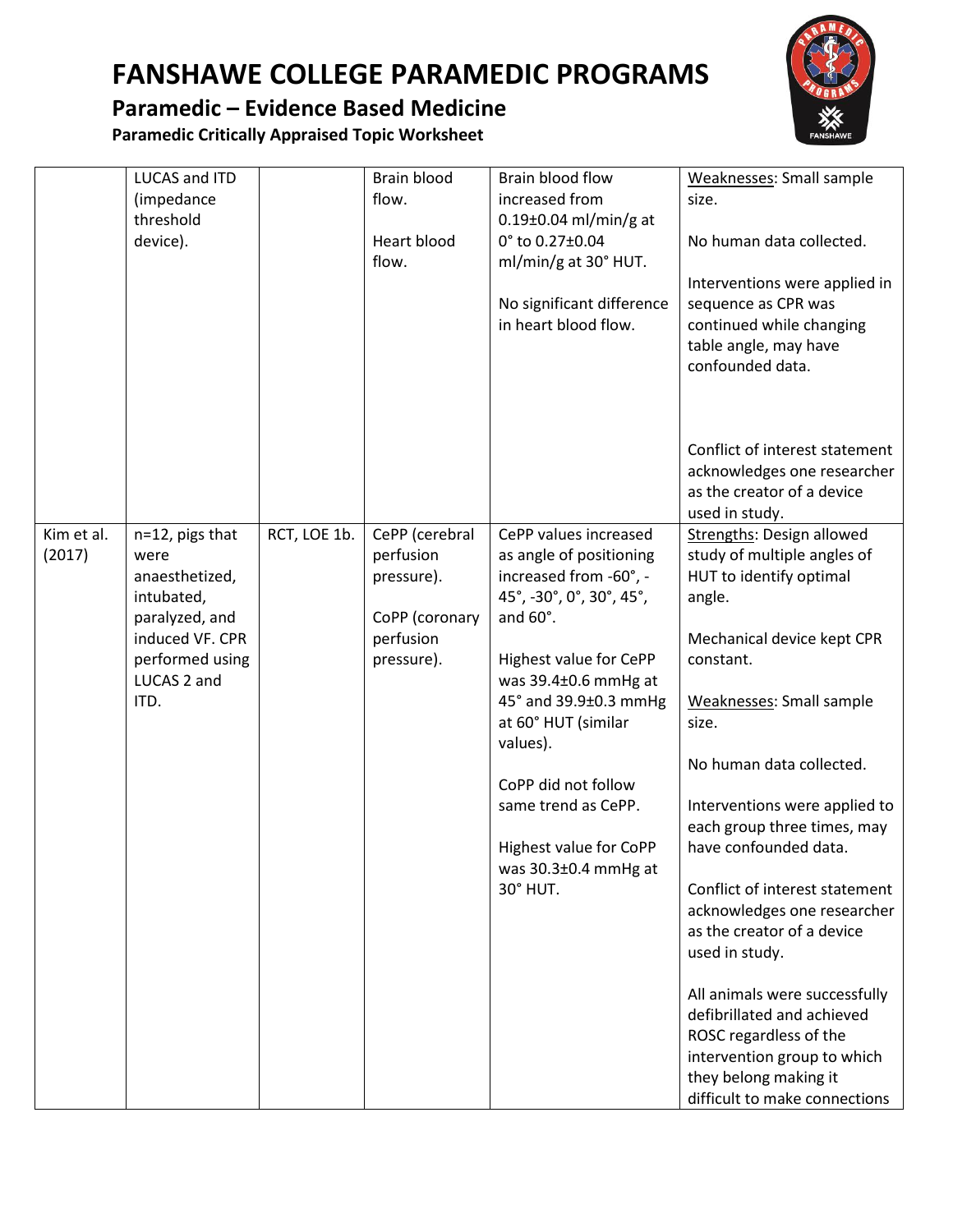### **Paramedic – Evidence Based Medicine**

**Paramedic Critically Appraised Topic Worksheet**

|            |                      |              |        |                              | between angle of tilt and<br>overall survivability.                         |
|------------|----------------------|--------------|--------|------------------------------|-----------------------------------------------------------------------------|
| Ryu et al. | n=30, pigs that      | RCT, LOE 1b. | CerPP. | CerPP values were 6±3        | Strengths: Intervention                                                     |
| (2016)     | were sedated,        |              |        | mmHG at 30° HUP (head        | administered for a more                                                     |
|            | intubated,           |              | CPP.   | up position) and $-5\pm3$    | realistic time frame                                                        |
|            | anaesthetized,       |              |        | mmHg at 0° SUP (supine       | compared to similar papers.                                                 |
|            | and induced VF.      |              |        | positon) after 22            |                                                                             |
|            | Automated            |              |        | minutes of C-CPR.            | Mechanical device kept CPR                                                  |
|            | device               |              |        |                              | constant.                                                                   |
|            | performed            |              |        | CerPP values were 51±8       |                                                                             |
|            | either C-CPR         |              |        | mmHG at 30° HUP and          | Animals belonged exclusively                                                |
|            | (conventional-       |              |        | 20±5 mmHg at 0° SUP          | to each intervention group                                                  |
|            | CPR) or ACD          |              |        | after 22 minutes of ACD      | and were not re-entered into                                                |
|            | (active              |              |        | CPR and ITD.                 | groups.                                                                     |
|            | compression          |              |        |                              |                                                                             |
|            | decompression)       |              |        | CPP values appeared          | Weaknesses: Small sample                                                    |
|            | device CPR and       |              |        | statistically insignificant. | size.                                                                       |
|            | <b>ITD</b> depending |              |        |                              |                                                                             |
|            | on                   |              |        |                              | Conflict of interest statement                                              |
|            | randomization.       |              |        |                              | acknowledges one researcher<br>as the creator of a device<br>used in study. |
|            |                      |              |        |                              |                                                                             |

#### **Comments:**

A number of authors have contributed to all three papers which may explain the similarity in experimental design among the research done. Furthermore, the papers where all published in the same journal. Issues of small population size were not addressed in subsequent testing, and no human trials have been done. It is unknown how accurate this data would be if similar interventions were done on humans, especially considering the differences in anatomy and typical positioning. Pigs being fourlegged animals are not adapted to living upright like humans and may show different patterns of blood flow and perfusion. It is also worth noting that the pigs selected were all relatively healthy subjects before trials where cardiac arrest is induced. This may be a source of significant difference when compared to patients who enter cardiac arrest due to sickness. Chest compressions are kept constant by an automated device in each experiment. While these devices may or may not be available to services responding to out of hospital cardiac arrests, it could be challenging to maintain proper form, force, and leverage if CPR was to be conducted manually on an angle. Head-up CPR may sometimes be done in the field out of necessity as in the case of a small elevator extrication. If tight space does not allow for the stretcher to be left in the horizontal position, modifications may be required to transport patients, even in the case of cardiac arrest.

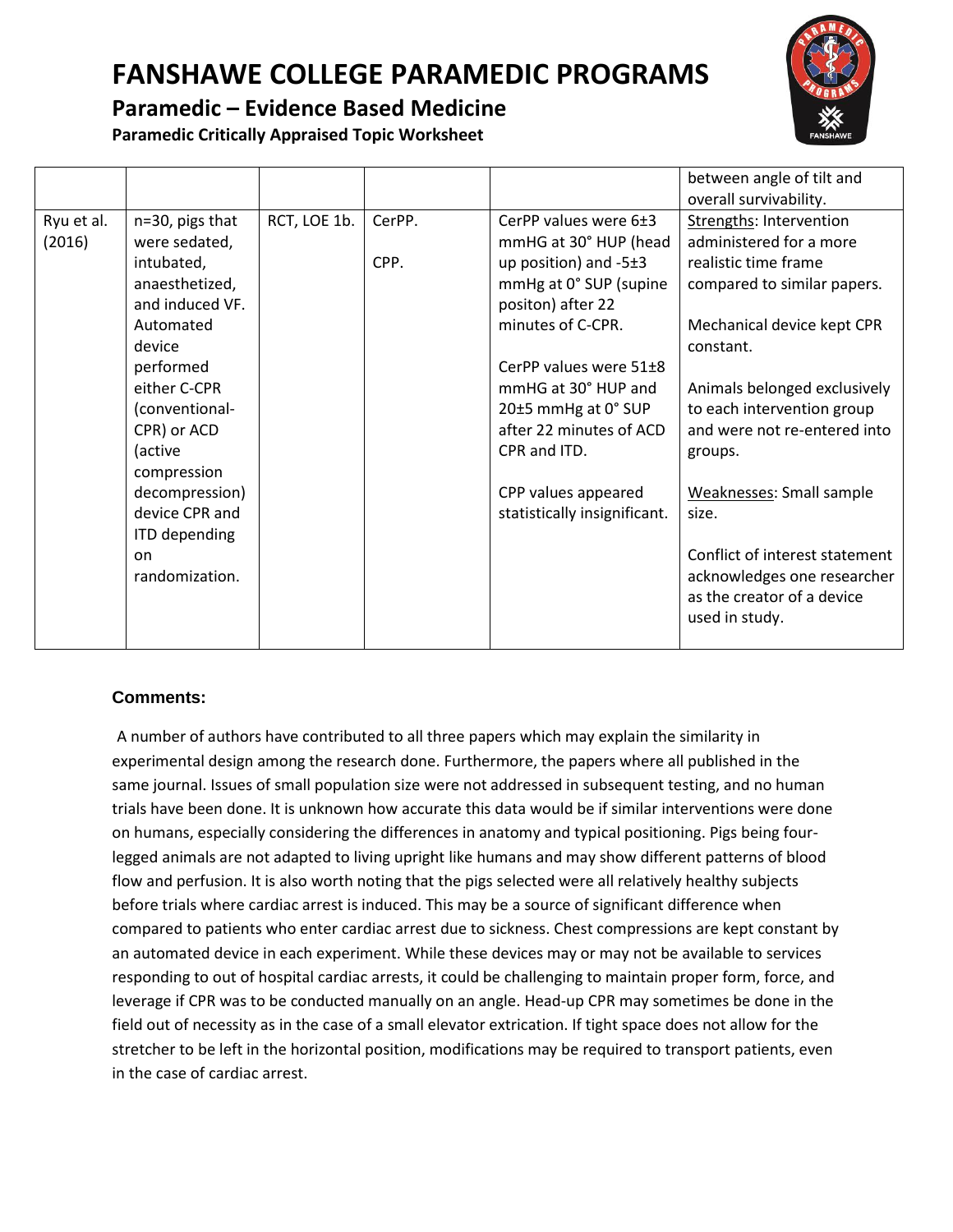### **Paramedic – Evidence Based Medicine**

**Paramedic Critically Appraised Topic Worksheet**

### **Consider: Why would you not change practice based on this article?**

Multiple studies can be found to suggest that head-up CPR can show improved perfusion pressure over supine CPR in animal models, these studies include small numbers and are generally done by similar teams of researchers. More evidence is needed to translate these findings to human patients, and specifically in the field of paramedicine if out of hospital cardiac arrest protocols are to be changed.

### **Clinical Bottom Line:**

These initial swine models show promising results to consider human trials. Currently the effectiveness of head-up CPR on humans, along with the practicality of the technique, is questionable.

#### **References:**

- Debaty, G., Shin, S., Metzger, A., Kim, T., Ryu, H. H., Rees, J., … Lurie, K. (2015). Tilting for perfusion: head-up position during cardiopulmonary resuscitation improves brain flow in a porcine model of cardiac arrest. *Resuscitation, 87*, 38-43. doi:10.1016/j/resuscitation.2014.11.019
- Kim, T., Shin, S. D., Song, K. J., Park, Y. J., Ryu, H. H., Debaty, G., ... Hong, K. J. (2017). The effect of resuscitation position on cerebral and coronary perfusion pressure during mechanical cardiopulmonary resuscitation in porcine cardiac arrest model. *Resuscitation, 113*, 101-107. doi:10.1016/j.resuscitation.2017.02.008
- Ryu, H. H., Moore, J. C., Yannopoulos, D., Lick, M., McKnite, S., Shin, S. D., ... Lurie, K. G. (2016). The effect of head up cardiopulmonary resuscitation on cerebral and systemic hemodynamics. *Resuscitation, 102*, 29-34. doi:10.1016/j.resuscitation.2016.01.033

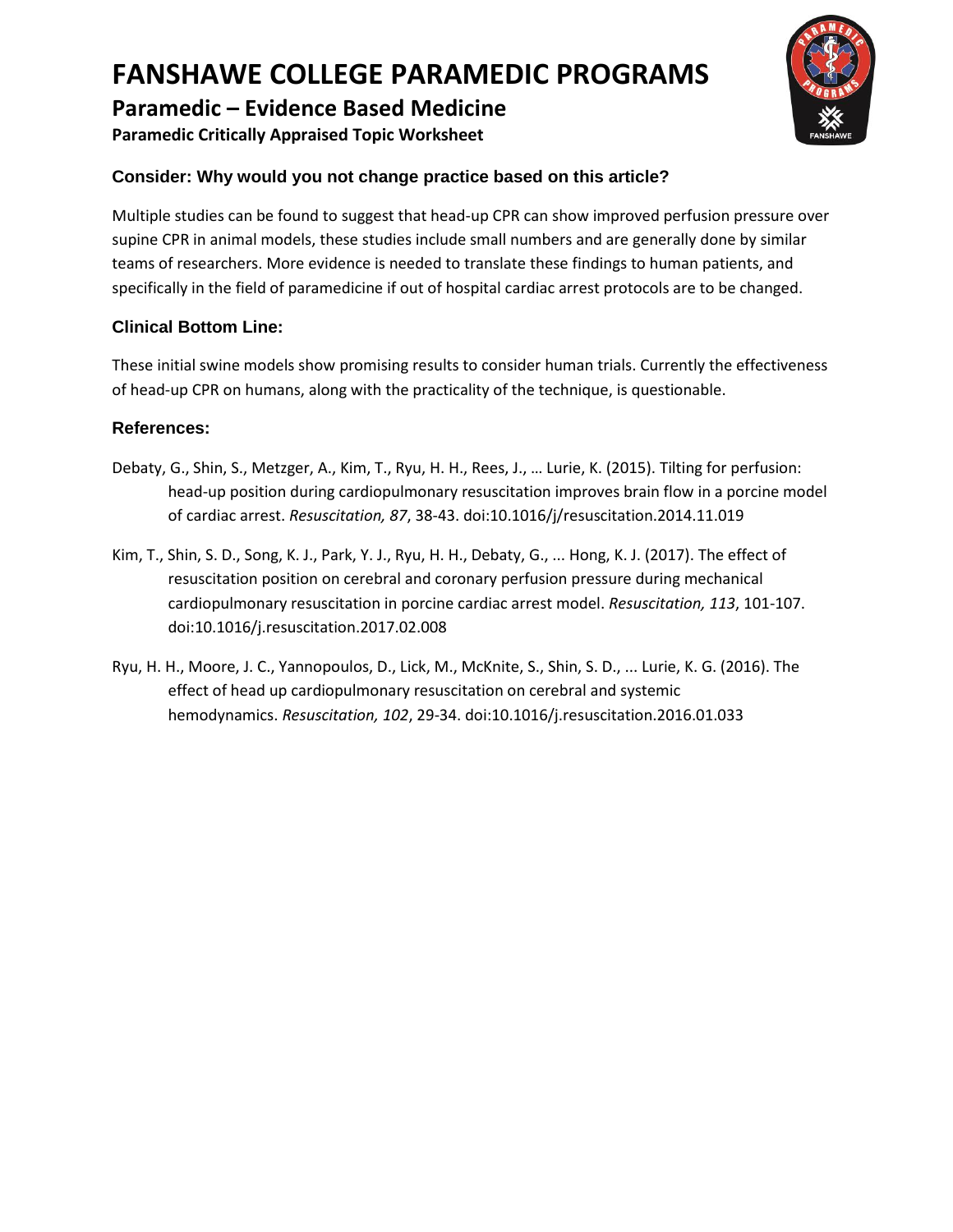**Paramedic – Evidence Based Medicine**

**Paramedic Critically Appraised Topic Worksheet**



### **Appendix A:**

#### EBSCOhost Research Databases search results.

| #               | Query                                                                    | Limiters/Expanders                                                                                                                    | <b>Last Run Via</b>                                                                                                            | <b>Results</b> |
|-----------------|--------------------------------------------------------------------------|---------------------------------------------------------------------------------------------------------------------------------------|--------------------------------------------------------------------------------------------------------------------------------|----------------|
| S20             | S14 AND S15 AND S16                                                      | Limiters - Date of Publication:<br>20120101-20171231<br>Expanders - Apply related words<br>Search modes - Find all my search<br>terms | Interface - FBSCOhost Research<br><b>Databases</b><br>Search Screen - Basic Search<br>Database - MEDLINE                       | 9              |
| S <sub>19</sub> | S14 AND S15 AND S16                                                      | Expanders - Apply related words<br>Search modes - Find all my search<br>terms                                                         | Interface - EBSCOhost Research<br>Databases<br>Search Screen - Basic Search<br>Database - MEDLINE                              | 29             |
| S <sub>18</sub> | S14 AND S15 AND S16                                                      | Limiters - Published Date:<br>20120101-20171231<br>Expanders - Apply related words<br>Search modes - Find all my search<br>terms      | Interface - EBSCOhost Research<br>Databases<br>Search Screen - Advanced Search<br>Database - CINAHL Plus with Full Text        | 6              |
| S17             | S14 AND S15 AND S16                                                      | Expanders - Apply related words<br>Search modes - Find all my search<br>terms                                                         | Interface - EBSCOhost Research<br>Databases<br>Search Screen - Advanced Search<br>Database - CINAHL Plus with Full Text        | 8              |
| S16             | S3 OR S4 OR S5 OR S6 OR S7<br>OR S8 OR S9 OR S10 OR S11 OR<br>S12 OR S13 | Expanders - Apply related words<br>Search modes - Find all my search<br>terms                                                         | Interface - EBSCOhost Research<br>Databases<br>Search Screen - Advanced Search<br>Database - CINAHL Plus with Full Text        | 44,297         |
| S <sub>15</sub> | S1 OR S2                                                                 | Expanders - Apply related words<br>Search modes - Find all my search<br>terms                                                         | Interface - EBSCOhost Research<br>Databases<br>Search Screen - Advanced Search<br>Database - CINAHL Plus with Full Text        | 17,832         |
| S <sub>14</sub> | "perfusion"                                                              | Expanders - Apply related words<br>Search modes - Find all my search<br>terms                                                         | Interface - EBSCOhost Research<br>Databases<br>Search Screen - Advanced Search<br>Database - CINAHL Plus with Full Text        | 13,747         |
| S <sub>13</sub> | (MH "Tilt") OR "incline"                                                 | Expanders - Apply related words<br>Search modes - Find all my search<br>terms                                                         | Interface - EBSCOhost Research<br><b>Databases</b><br>Search Screen - Advanced Search<br>Database - CINAHL Plus with Full Text | 228            |
| S <sub>12</sub> | (MH "Head-Down Tilt")                                                    | Expanders - Apply related words<br>Search modes - Find all my search<br>terms                                                         | Interface - EBSCOhost Research<br><b>Databases</b><br>Search Screen - Advanced Search<br>Database - CINAHL Plus with Full Text | 82             |
| S11             | "reverse trendelenberg"                                                  | Expanders - Apply related words<br>Search modes - Find all my search<br>terms                                                         | Interface - EBSCOhost Research<br>Databases<br>Search Screen - Advanced Search<br>Database - CINAHL Plus with Full Text        | 5              |
| S <sub>10</sub> | "reverse trendelenburg"                                                  | Expanders - Apply related words<br>Search modes - Find all my search<br>terms                                                         | Interface - EBSCOhost Research<br>Databases<br>Search Screen - Advanced Search<br>Database - CINAHL Plus with Full Text        | 29             |
| S9              | "head up"                                                                | Expanders - Apply related words<br>Search modes - Find all my search<br>terms                                                         | Interface - EBSCOhost Research<br>Databases<br>Search Screen - Advanced Search<br>Database - CINAHL Plus with Full Text        | 464            |
| S <sub>8</sub>  | "position" OR (MH "Patient<br>Positioning")                              | Expanders - Apply related words<br>Search modes - Find all my search<br>terms                                                         | Interface - EBSCOhost Research<br>Databases<br>Search Screen - Advanced Search<br>Database - CINAHL Plus with Full Text        | 43,455         |
| S7              | "semi-fowlers"                                                           | Expanders - Apply related words<br>Search modes - SmartText<br>Searching                                                              | Interface - EBSCOhost Research<br>Databases<br>Search Screen - Advanced Search<br>Database - CINAHL Plus with Full Text        | 1              |